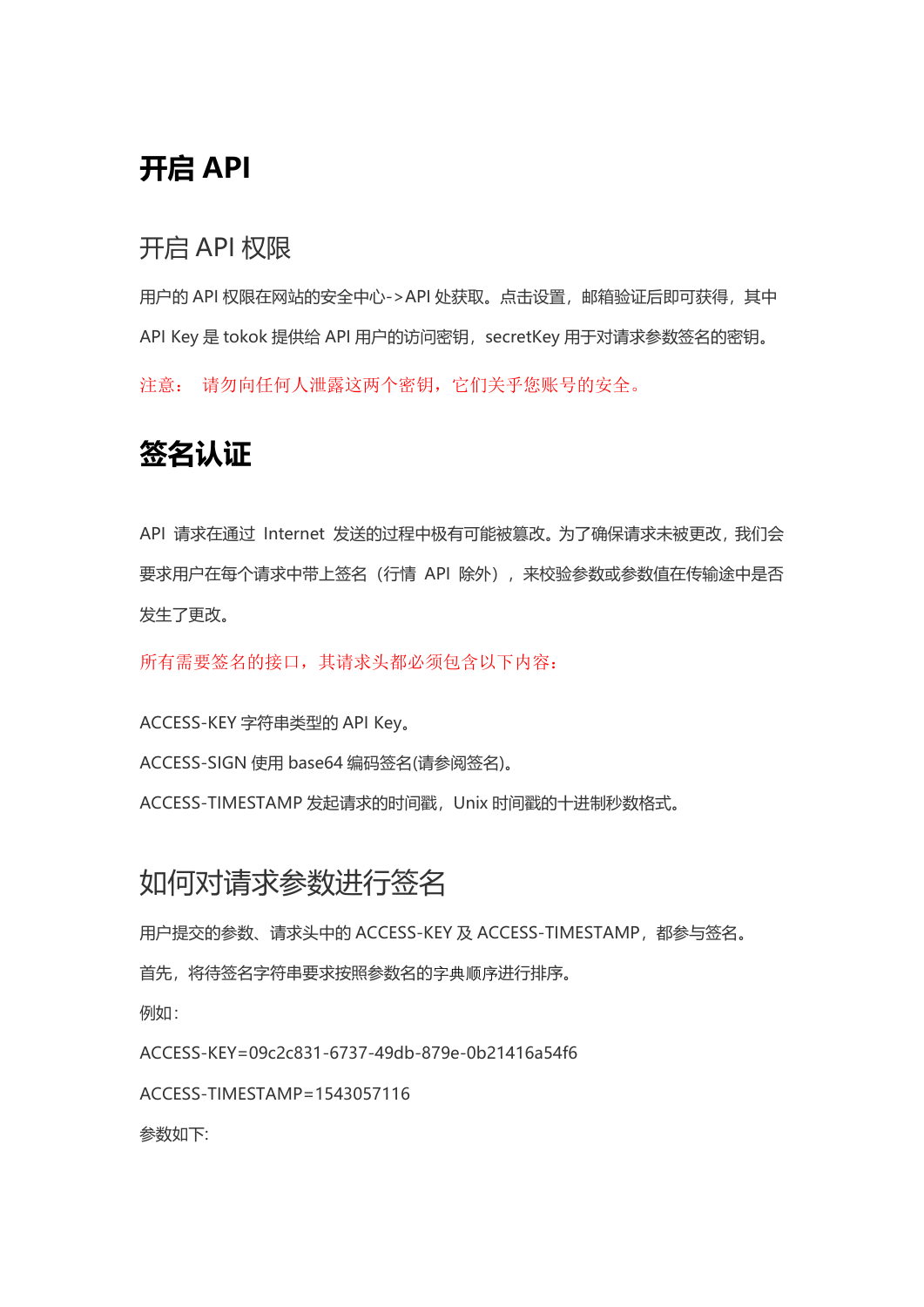string[]

parameters={"symbol=tok\_eth","type=1","entrustPrice=680","entrustCount=100"}; 生成待签名的字符串 ACCESS-KEY=09c2c831-6737-49db-879e-0b21416a54f6&ACCESS-TIMESTAMP=1 543057116&entrustCount=100&entrustPrice=1.03&symbol=tok\_eth&type=1 最后, 根据 secretKey 使用 HMAC SHA256 算法, 对最终待签名字符串进行签名, 计算结

果采用 base64 编码(该字符串赋值于请求头 ACCESS-SIGN)。

## **REST API 参考**

# **币币行情 API**

## 行情接口

```
1.Get /api/v1/tickers 获取全部交易对行情数据
```
URL https://www.tokok.com/api/v1/tickers

```
# Request
GET https://www.tokok.com/api/v1/tickers
# Response
\{"timestamp":1534755107946, "ticker":[{ "symbol":"NXT_ETH", "buy":"33.15", "high":"34.15", "last":"33.15",
```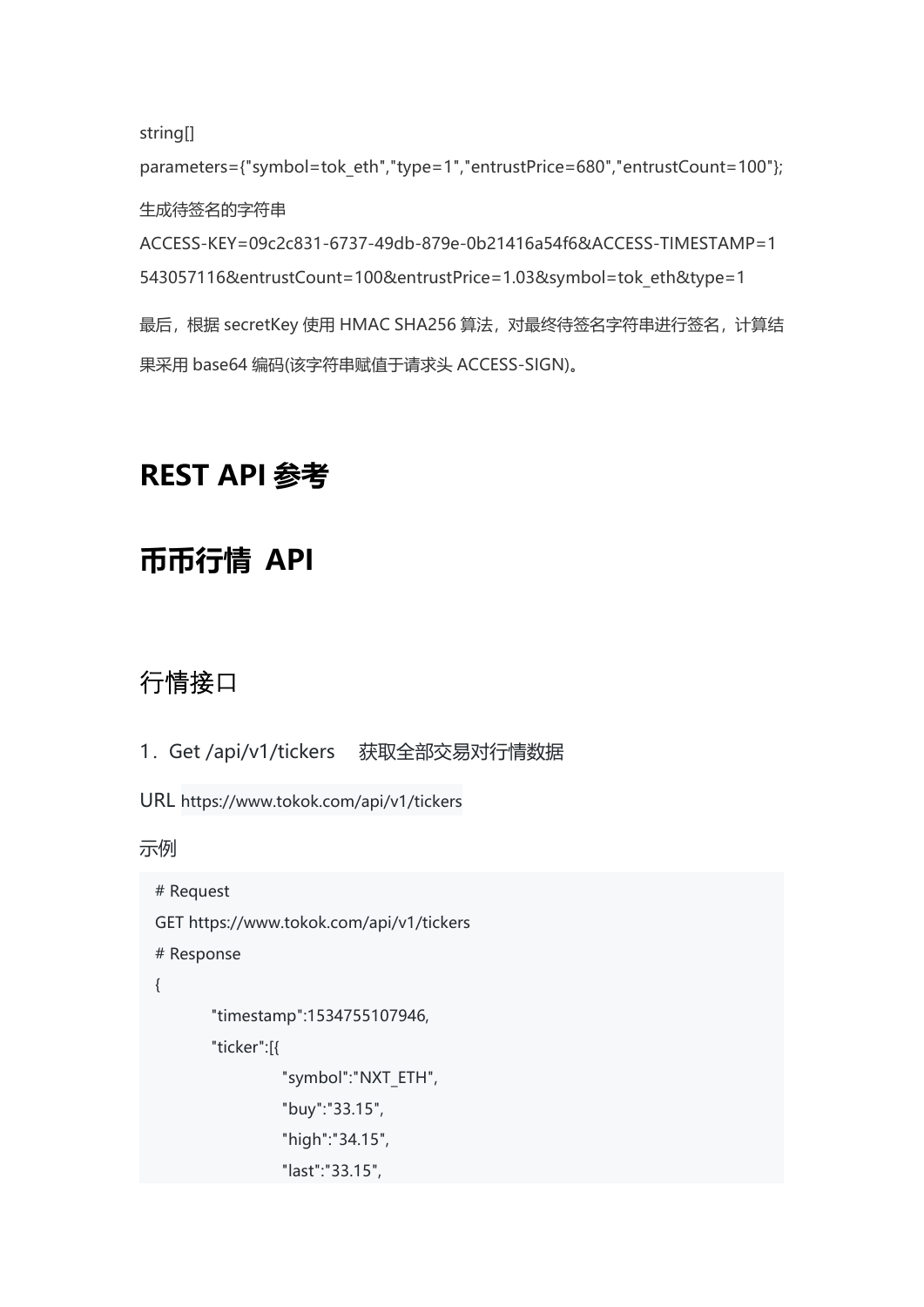```
"low":"32.05", "sell":"33.16", "vol":"10532696.39199642"
},{ "symbol":"TOK_ETH", "buy":"33.15", "high":"34.15", "last":"33.15", "low":"32.05", "sell":"33.16", "vol":"10532696.39199642"
}]
```

```
}
```
timestamp: 返回数据时服务器时间 symbol: 交易对 buy: 买一价 high: 最近 24 小时最高价 last: 最新成交价 low: 最近 24 小时最低价 sell: 卖一价 vol: 最近 24 小时成交量

#### 2.Get /api/v1/ticker 获取行情数据

URL https://www.tokok.com/api/v1/ticker?symbol=tok\_eth

```
# Request
GET https://www.tokok.com/api/v1/ticker?symbol=tok_eth
# Response
\{ \{ \}"timestamp":1534755107946, "ticker":{
```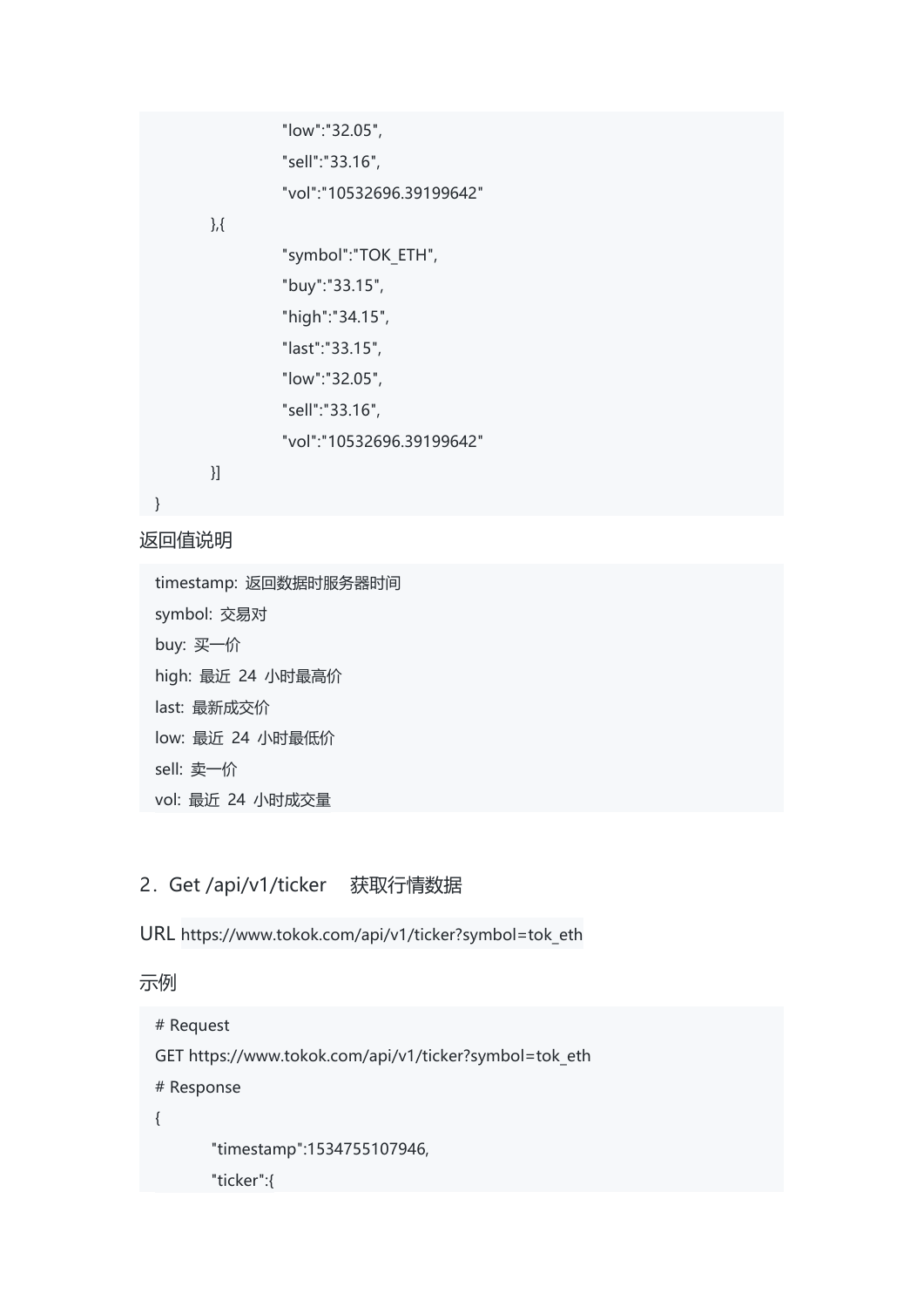```
"buy":"33.15", "high":"34.15", "last":"33.15", "low":"32.05", "sell":"33.16", "vol":"10532696.39199642"
}
```
}

timestamp: 返回数据时服务器时间 buy: 买一价 high: 最近 24 小时最高价 last: 最新成交价 low: 最近 24 小时最低价 sell: 卖一价 vol: 最近 24 小时成交量

```
请求参数
```

| 参数名    | 参数类型          | 必填 | 描述          |
|--------|---------------|----|-------------|
| symbol | <b>String</b> | 是  | 币对如 tok eth |

### 深度接口

#### 3.Get /api/v1/depth 获取市场深度

URL [https://www.tokok.com/api/v1/depth?symbol=tok\\_eth](https://www.tokok.com/api/v1/depth?symbol=tok_eth)

示例 しゅうしょう しゅうしょう しゅうしょく

- # Request
- GET https://www.tokok.com/api/v1/depth?symbol=tok\_eth

# Response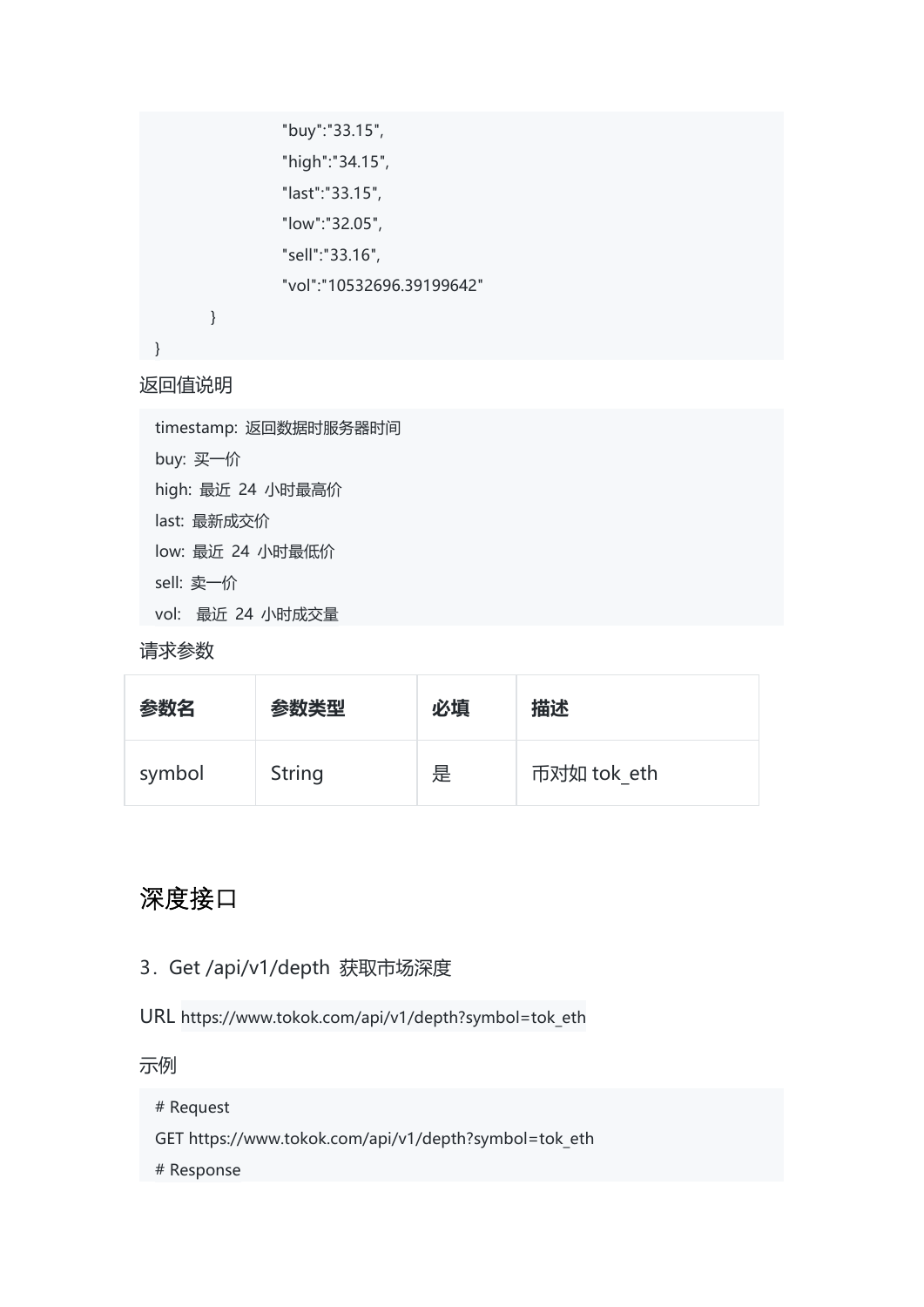```
\{"asks": [
              ["0.159","111"], ["0.16","111"], ["0.17","111"], ["0.18","111"]
     ],"bids": [
              ["0.1582","111"], ["0.1581","111"], ["0.158","100"]
      ]
}
```
asks :卖方深度[[价格, 数量],… ] bids :买方深度[[价格, 数量],… ]

#### 请求参数

| 参数名    | 参数类型          | 必填       | 描述          |
|--------|---------------|----------|-------------|
| symbol | <b>String</b> | 是        | 币对如 tok eth |
| size   | Integer       | 否(默认 50) | value: 1-50 |

### 最新成交记录接口

- 4.Get /api/v1/trades 获取最新成交记录
- URL https://www.tokok.com/api/v1/trades?symbol=tok\_eth&size=50
- 示例 しゅうしょう しゅうしょう しゅうしょく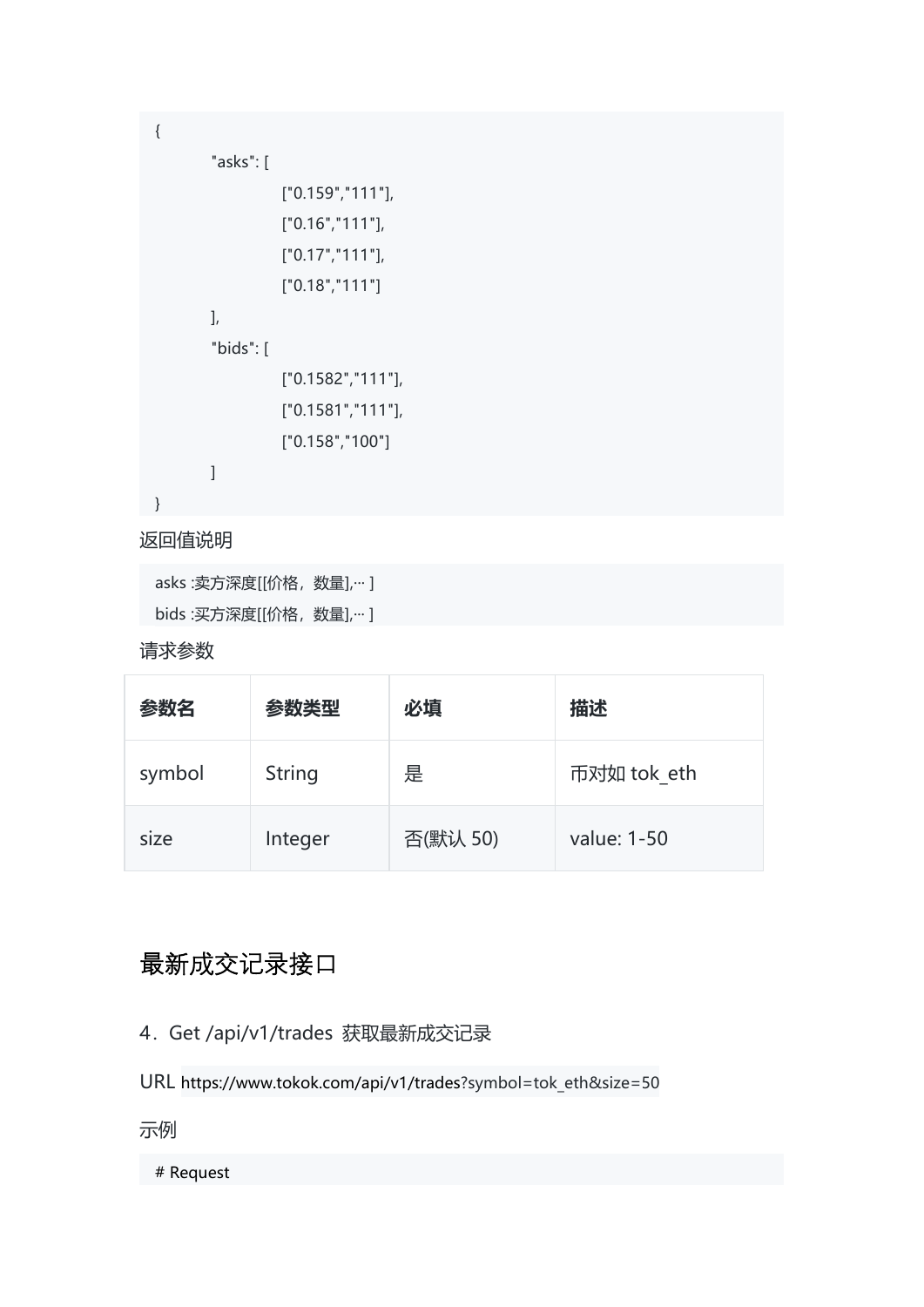```
GET https://www.tokok.com/api/v1/trades?symbol=tok_eth&size=50
# Response
\lceil\{"timestamp": 1367130137000, "price": "787.71", "amount": "0.003", "side": "sell"
       },<br>{
               "timestamp": 1367130137000, "price": "787.71", "amount": "0.003", "side": "sell"
       }
]
```
timestamp: 交易时间 price: 交易价格 amount: 交易数量 side: buy/sell (成交方向)

#### 请求参数

| 参数名    | 参数类型          | 必填 | 描述          |
|--------|---------------|----|-------------|
| symbol | <b>String</b> | 是  | 币对如 tok eth |
| size   | Integer       | 否  | 如:50        |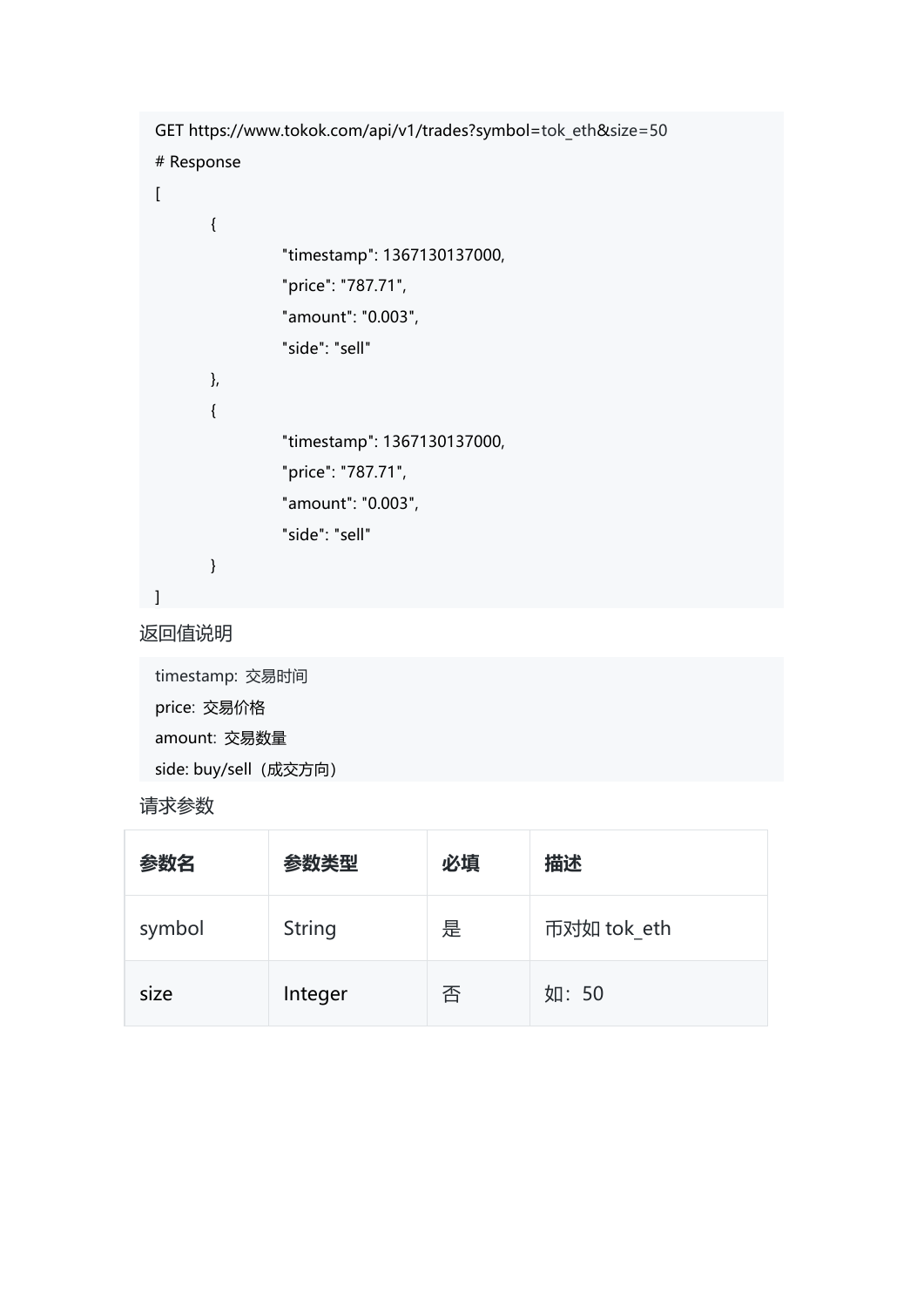## K 线接口

#### 5.Get /api/v1/kline 获取 K 线数据

URL https://www.tokok.com/api/v1/kline?symbol=tok\_eth&size=20&type=1min

```
# Request
  GET https://www.tokok.com/api/v1/kline?symbol=tok_eth&size=20&type=1min
  # Response
  [\begin{bmatrix} 1 & 1 & 1 \\ 1 & 1 & 1 \end{bmatrix}"1417536000000",
          "2339.11", "2383.15", "2322", "2369.85", "83850.06"
      ],<br>[
          "1417536000000",
          "2339.11", "2383.15", "2322", "2369.85", "83850.06"
     ], ]
返回值说明
```

```
[ "1417536000000", 时间戳
   "2370.16", 开
   "2380", 高
   "2352", 低
```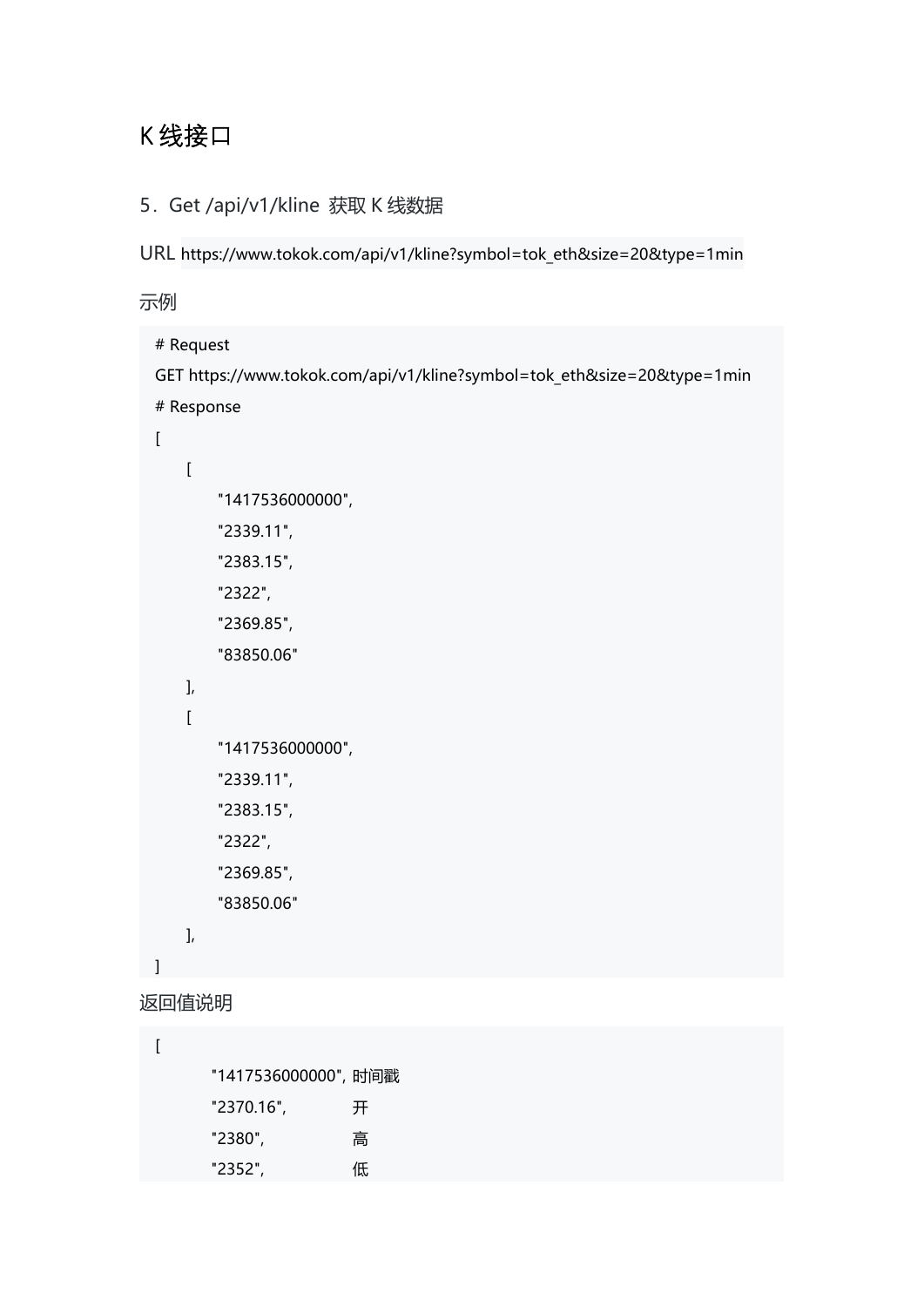| "2367.37", | 收   |  |
|------------|-----|--|
| "17259.83" | 交易量 |  |
|            |     |  |

请求参数

| 参数名    | 参数类型          | 必填 | 描述          |
|--------|---------------|----|-------------|
| symbol | <b>String</b> | 是  | 币对如 tok eth |
| type   | <b>String</b> | 是  |             |
| size   | Integer       | 否  | 指定获取数据的条数   |

type 1min/5min/15min/30min/60min/1day/1week/1mon

## 交易对信息接口

```
6.Get /api/v1/exchangeInfo 获取交易对信息
```
URL https://www.tokok.com/api/v1/exchangeInfo

```
# Request
GET https://www.tokok.com/api/v1/exchangeInfo
# Response
[\{"symbol": "eth_btc", "status": "trading", "baseAsset": "eth", "baseAssetPrecision": 8, "quoteAsset": "btc", "quoteAssetPrecision": 8
```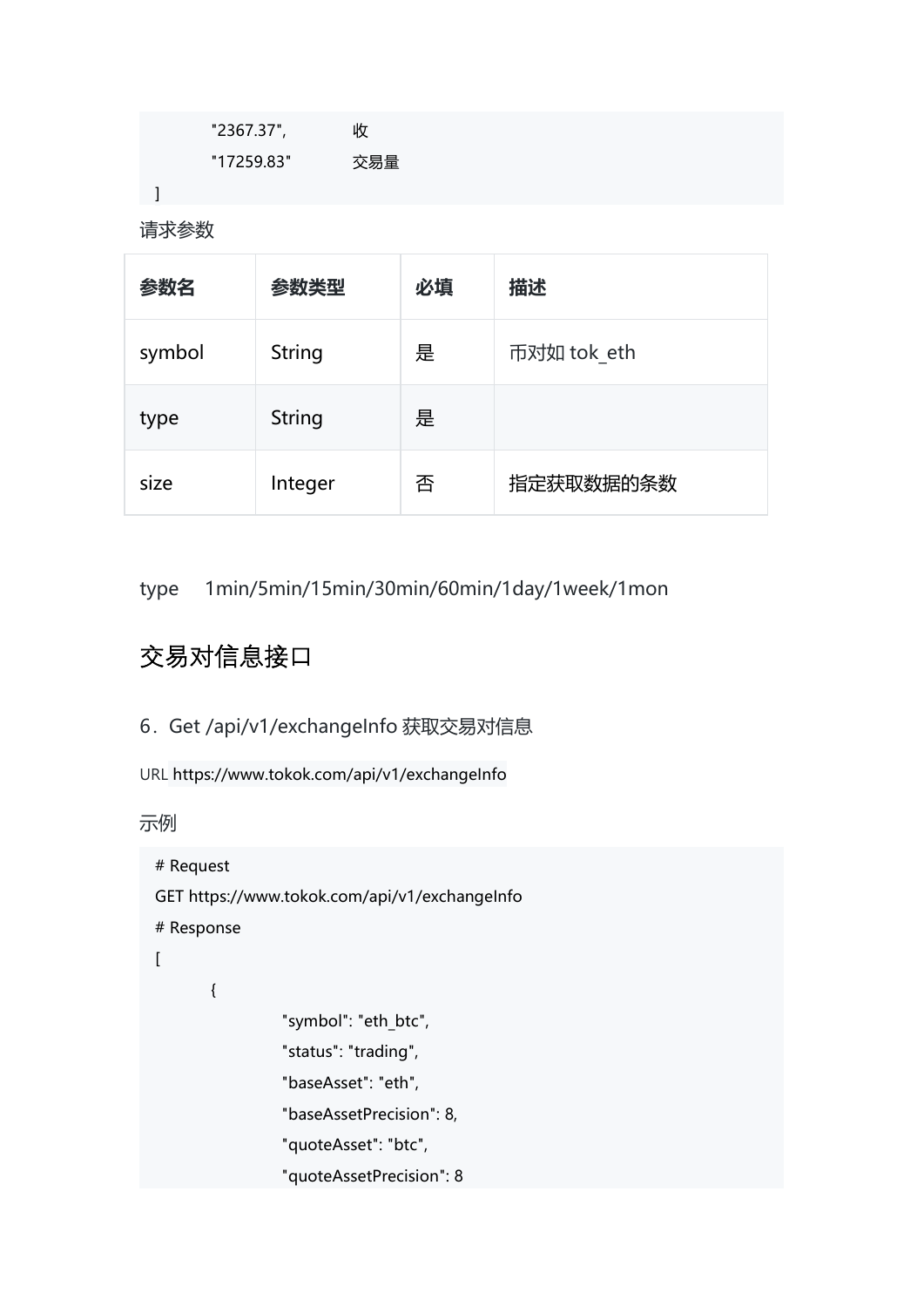```
},<br>{
        "symbol": "eth_btc", "status": "trading", "baseAsset": "eth", "baseAssetPrecision": 8, "quoteAsset": "btc", "quoteAssetPrecision": 8
}
```
]

symbol:交易对 status: 交易对状态 (目前仅有 trading 交易中一种状态) baseAsset: 基础货币 baseAssetPrecision: 基础货币精度 quoteAsset: 计价货币 quoteAssetPrecision:计价货币精度

# 币币交易 **API**

用于币币交易

### 币币账户信息

- 7.POST /api/v1/accounts 获取用户所有账户信息
- URL https://www.tokok.com/api/v1/accounts 访问频率 6 次/2 秒

示例 しゅうしょう しゅうしょう しゅうしょく

- POST https://www.tokok.com/api/v1/accounts
- # Response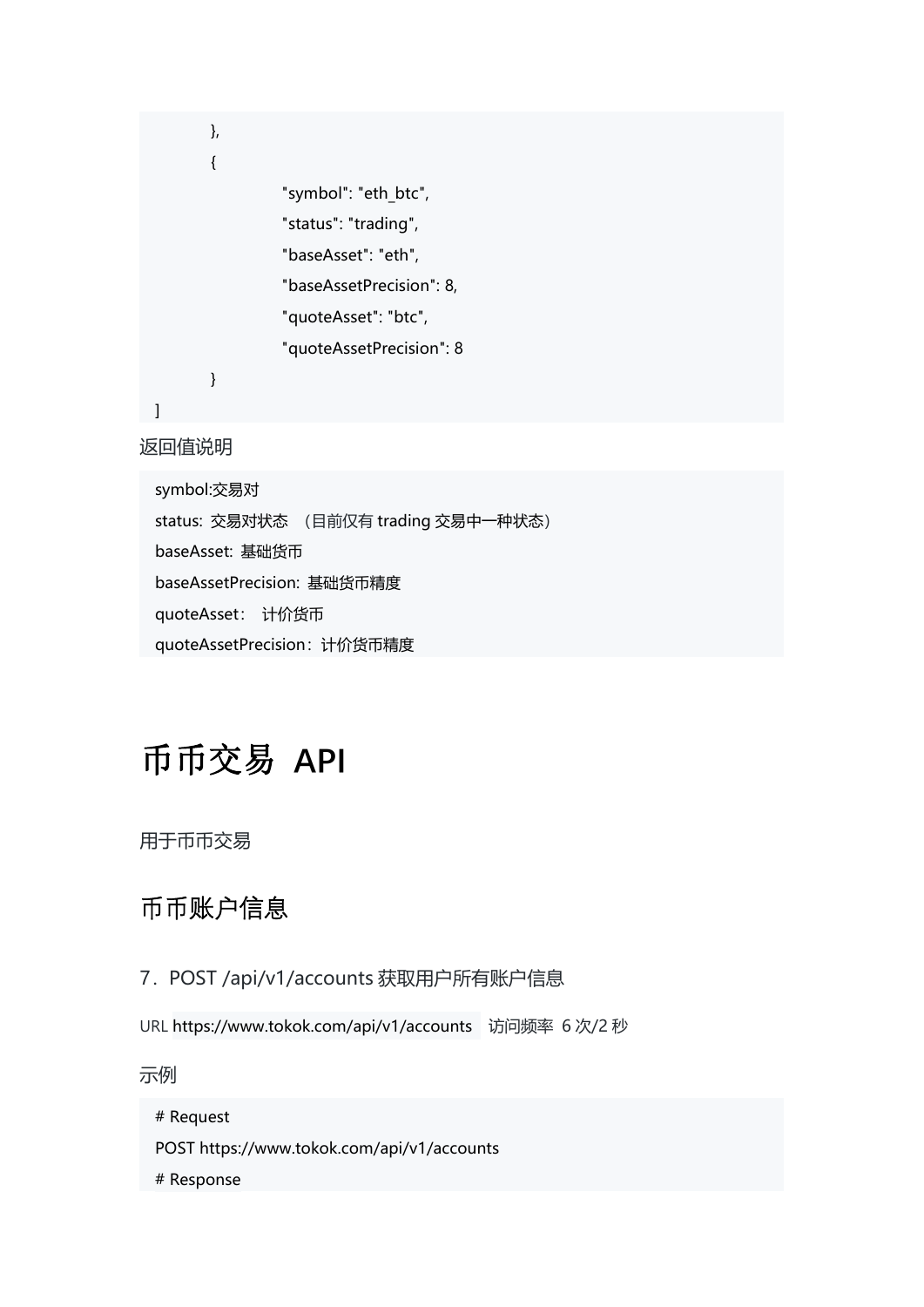```
{ "data": [
       { "hotMoney": 8897.319", "coldMoney": "0", "coinCode": "ARDR"
       },<br>{
           "hotMoney": "7003.556618", "coldMoney": "0", "coinCode": "AE"
       }
   ],<br>"result": true
}
```
hotMoney:账户可用余额 coldMoney:账户冻结余 coinCode:币种代码

#### 请求参数

### 币对账户信息

8.POST /api/v1/singleAccount 获取用户币对账户信息

URL https://www.tokok.com/api/v1/singleAccount 访问频率 6 次/2 秒

示例 しゅうしょう しゅうしょう しゅうしょく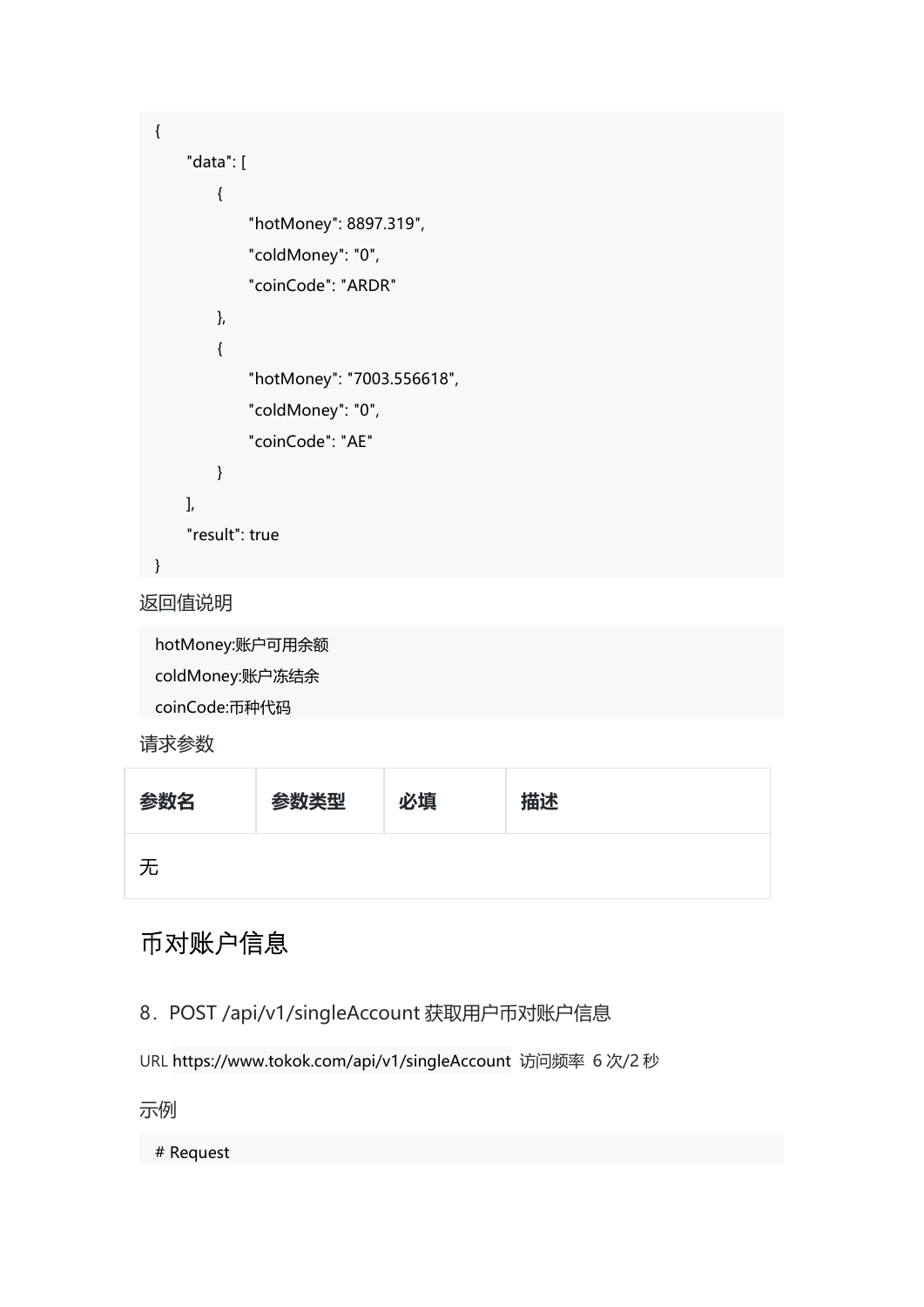```
POST https://www.tokok.com/api/v1/singleAccount
# Response
{ "data": [
       \{ \{ \}"hotMoney": 8897.319", "coldMoney": "0", "coinCode": "TOK"
       },<br>{
          "hotMoney": "7003.556618", "coldMoney": "0", "coinCode": "ETH"
       }
   ],<br>"result": true
}
```
hotMoney:账户可用余额 coldMoney:账户冻结余 coinCode:币种代码

#### 请求参数

| 参数名    | 参数类型   | 必填 | 描述             |
|--------|--------|----|----------------|
| symbol | String | 是  | 交易对, 如 tok eth |

### 下单交易

9.POST /api/v1/trade 下单交易

URL https://www.tokok.com/api/v1/trade 访问频率 20 次/2 秒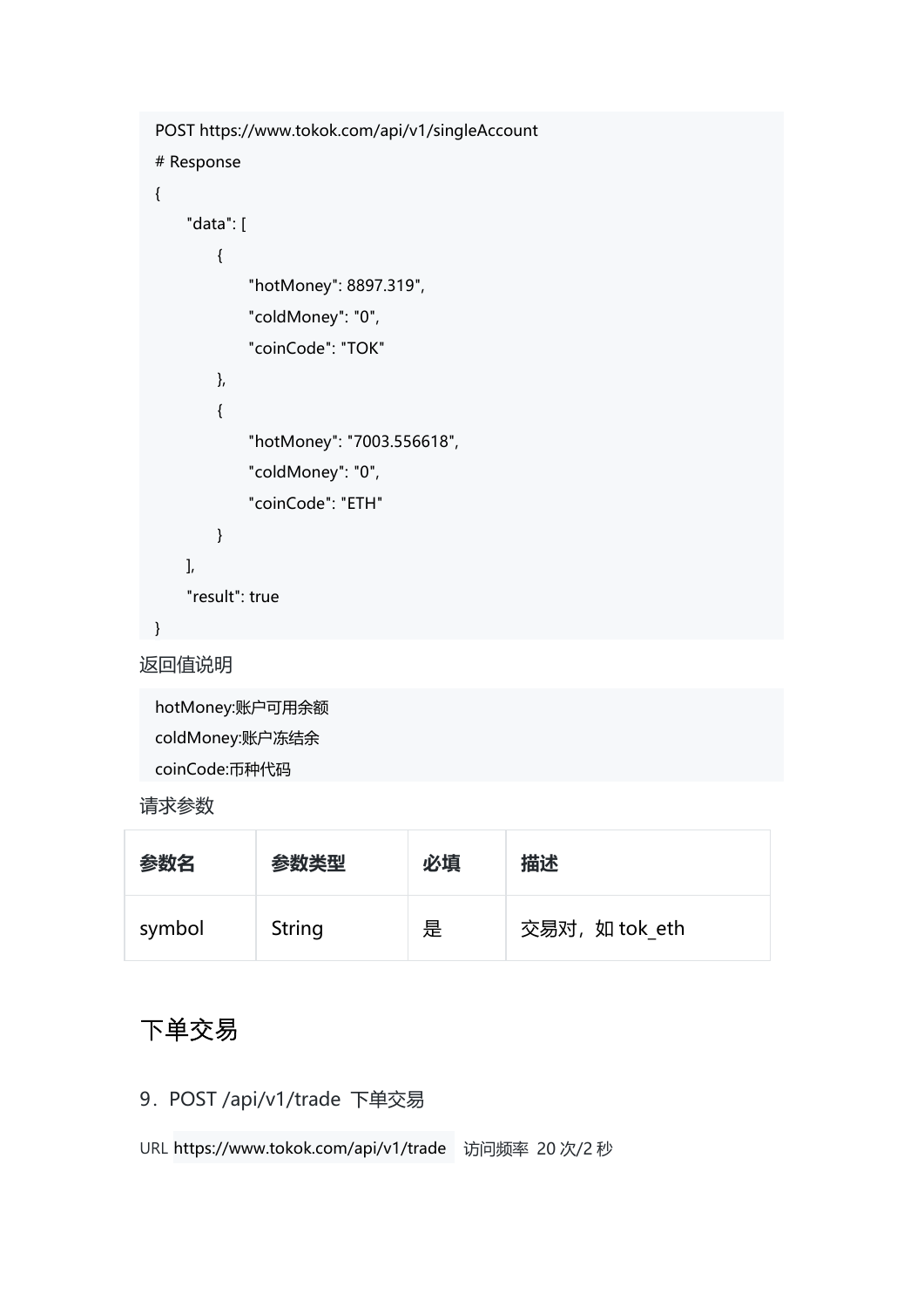#### 示例 しゅうしょう しゅうしょう しゅうしょく

# Request

POST https://www.tokok.com/api/v1/trade

# Response

{"result":true,"data":"181114210709001779"}

#### 返回值说明

| result: | true 代表下单请求成功 |
|---------|---------------|
| data:   | 订单流水号         |

#### 请求参数

| 参数名          | 参数类<br>型      | 必填 | 描述                                  |
|--------------|---------------|----|-------------------------------------|
| symbol       | <b>String</b> | 是  | 币对如 tok eth                         |
| type         | <b>String</b> | 是  | 买卖类型: 限价单(1 买/2 卖)                  |
| entrustPrice | Double        | 是  | 下单价格                                |
| entrustCount | Double        | 是  | 交易数量                                |
| openTok      | Integer       | 否  | 是否用 TOK 抵扣交易手续费 (1 是; 0 否, 默<br>认值) |

## 批量下单

10.POST /api/v1/batchTrade 批量下单

URL https://www.tokok.com/api/v1/batchTrade 访问频率 20 次/2 秒

示例 しゅうしょう しゅうしょう しゅうしょく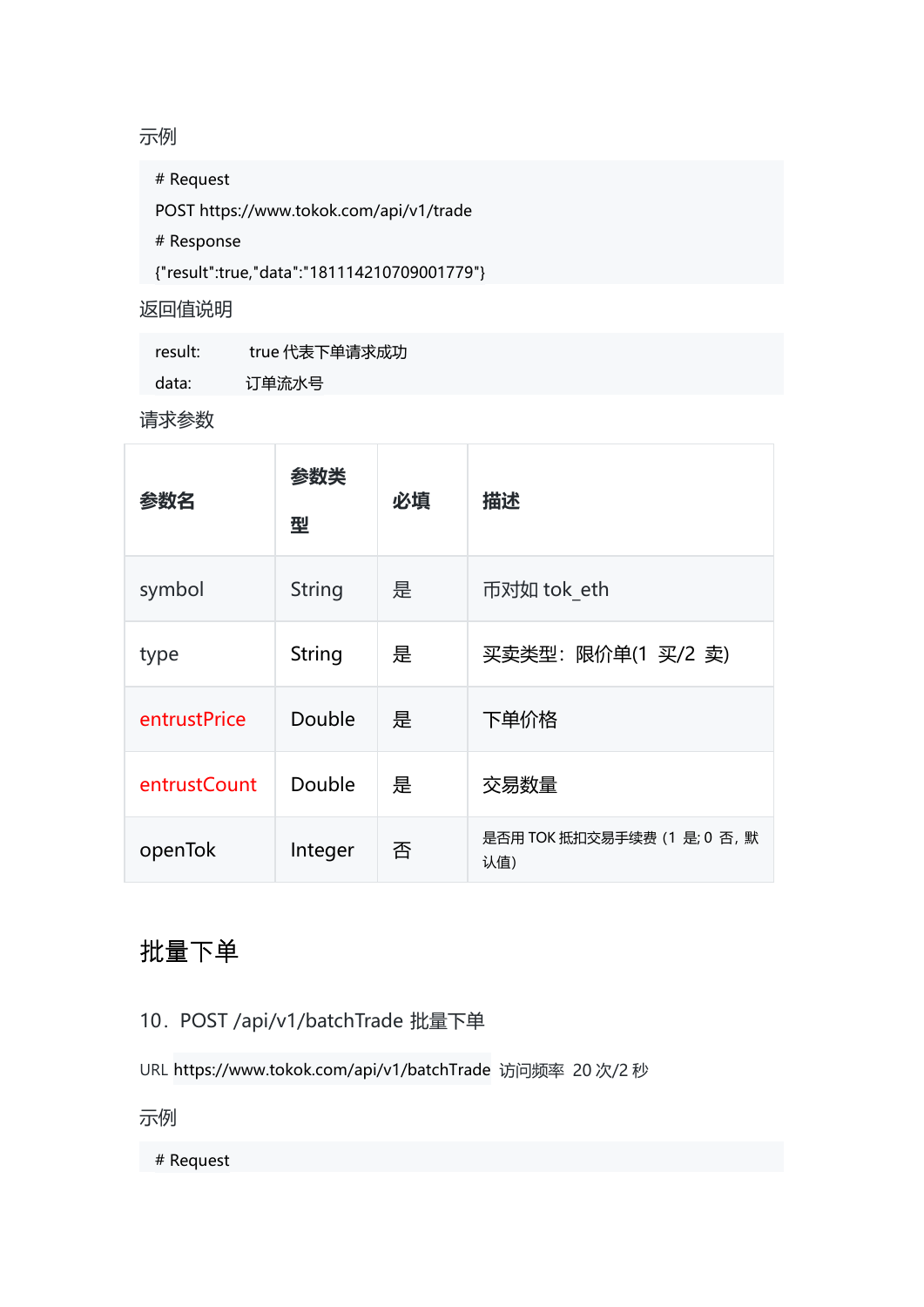POST https://www.tokok.com/api/v1/batchTrade

# Response

{"result":true,"data":[{"order\_id":"181115095219001580"},{"order\_id":"181115095219 002234"}]}

返回值说明

result: true 代表下单请求成功 (只要有一个下单成功则返回 true) order id: 订单流水号,下单失败则为-1 error\_code: 下单失败代码

请求参数

| 参数名         | 参数类型          | 必填 | 描述                                                                                                                                                                                                                            |
|-------------|---------------|----|-------------------------------------------------------------------------------------------------------------------------------------------------------------------------------------------------------------------------------|
| symbol      | <b>String</b> | 是  | 币对如 tok eth                                                                                                                                                                                                                   |
| type        | <b>String</b> | 是  | 买卖类型: 限价单(1 买/2 卖)                                                                                                                                                                                                            |
| openTok     | Integer       | 否  | 是否用 TOK 抵扣交易手续费(1 是<br>0 否,默认值)                                                                                                                                                                                               |
| orders data | <b>String</b> | 是  | 示例:<br>[{"amount":"100","price":"0.02","type":1},{"a<br>mount":"200","price":"0.03","type":1}]<br>最大下单量为 5, price 和 amount 参数参考<br>trade 接口中的说明, 最终买卖类型由<br>orders_data 中 type 为准, 如 orders_data 不<br>设定 type 则由上面 type 设置为准。 |

### 撤销订单

11.POST /api/v1/cancelEntrust 撤销订单

URL https://www.tokok.com/api/v1/cancelEntrust 访问频率 20 次/2 秒

示例 しゅうしょう しゅうしょう しゅうしょく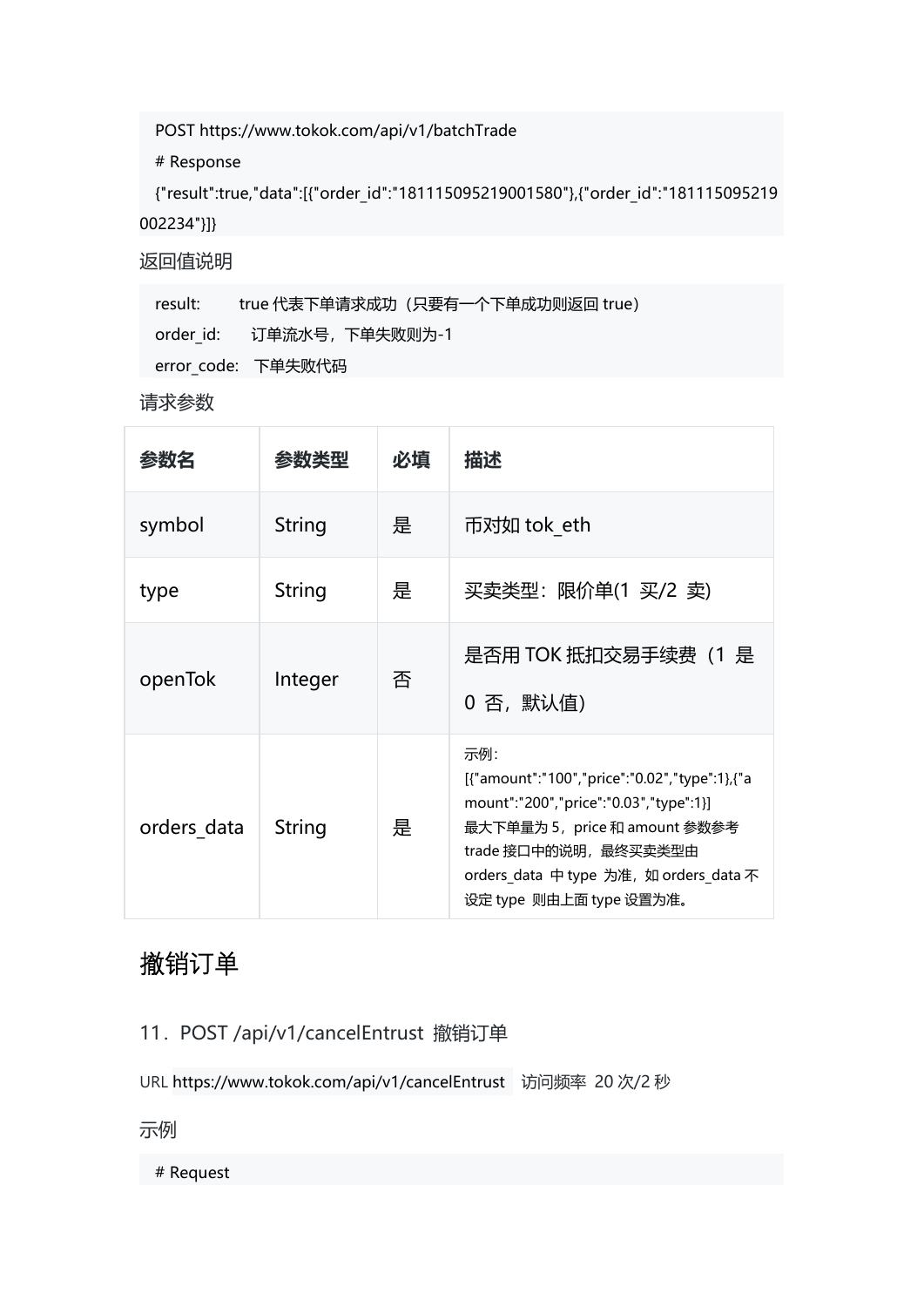POST https://www.tokok.com/api/v1/cancelEntrust

# Response

{"result":true,"code":0}

#### 返回值说明

result : true 撤单请求成功, 等待系统执行撤单; false 撤单失败 code: 撤单失败代码

#### 请求参数

| 参数名      | 参数类型   | 必填 | 描述    |
|----------|--------|----|-------|
| order id | String | 是  | 订单流水号 |

### 批量撤销

#### 12.POST /api/v1/batchCancel 撤销订单

URL https://www.tokok.com/api/v1/batchCancel 访问频率 20 次/2 秒

#### 示例 しゅうしょう しゅうしょう しゅうしょく

# Request

POST https://www.tokok.com/api/v1/batchCancel

# Response

{"result":true,"code":0}

#### 返回值说明

| result : | true 撤单请求成功,等待系统执行撤单;false 撤单失败 |  |  |
|----------|---------------------------------|--|--|
| code:    | 撤单失败代码                          |  |  |

#### 请求参数

| 参数名 | 参数类型 必填 。 | 描述 |
|-----|-----------|----|
|     |           |    |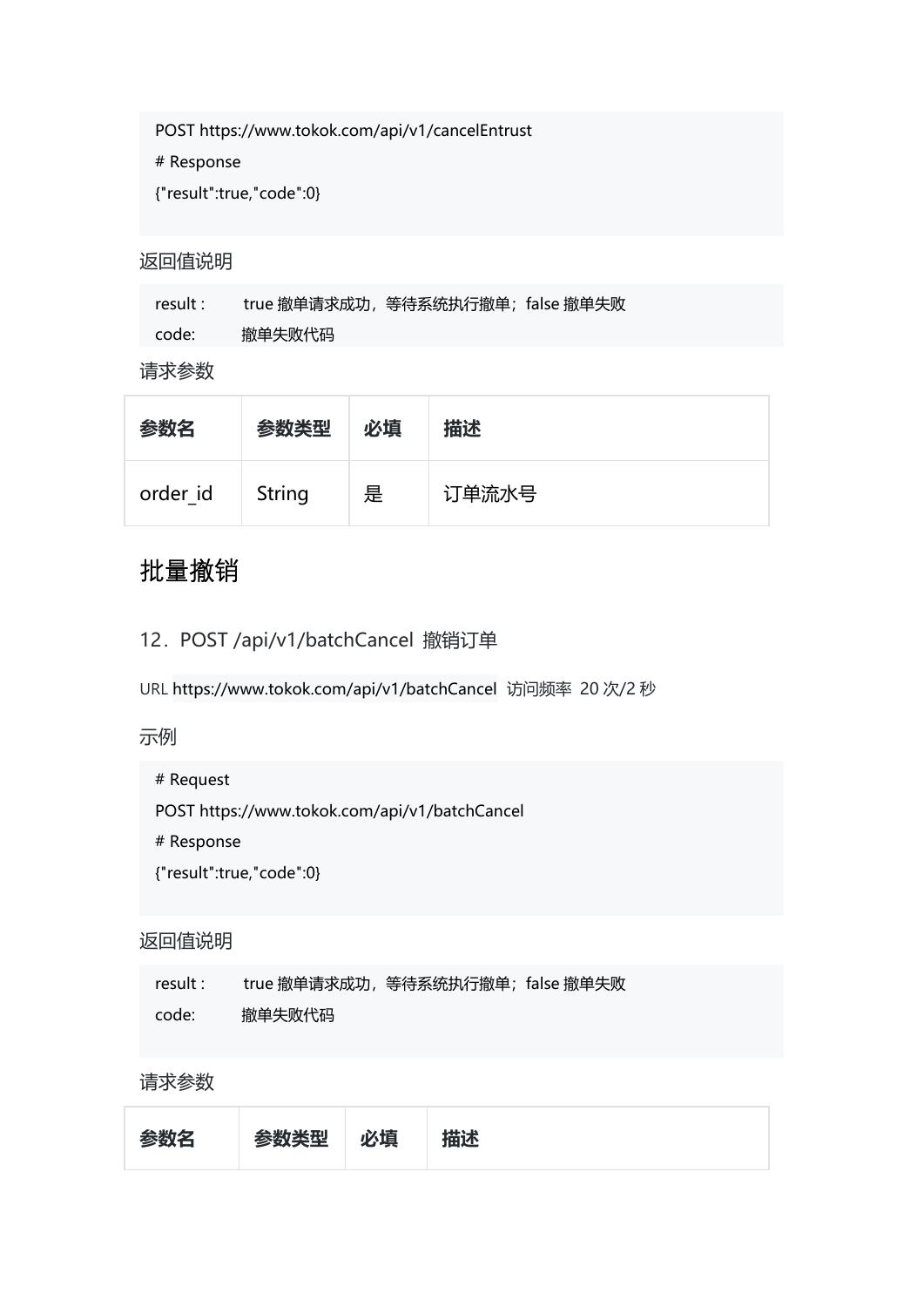| 参数名       | 参数类型          | 必填 | 描述                                                               |
|-----------|---------------|----|------------------------------------------------------------------|
| symbol    | <b>String</b> | 是  | 币对如 tok eth                                                      |
| order ids | <b>String</b> | 是  | 订单流水号, 如:<br>[181114210459002003,181114210459001083]<br>最大撤单量为 5 |

### 获取订单列表

- 13.POST /api/v1/order/orders 获取当前与历史委托订单信息
- URL https://www.tokok.com/api/v1/order/orders 访问频率 20 次/2 秒

```
# Request
POST https://www.tokok.com/api/v1/order/orders
# Response
\{ \{ \}"data": [
       \{"entrustNum": "181114210459002003", "coinCode": "TOK", "fixPriceCoinCode": "ETH", "type": 1, "status": 0, "entrustPrice": "0.03", "entrustCount": "200", "entrustSum": "6", "surplusEntrustCount": "200", "transactionSum": "0", "entrustTime_long": 1542200699132, "transactionFee": "0", "processedPrice": "0",
```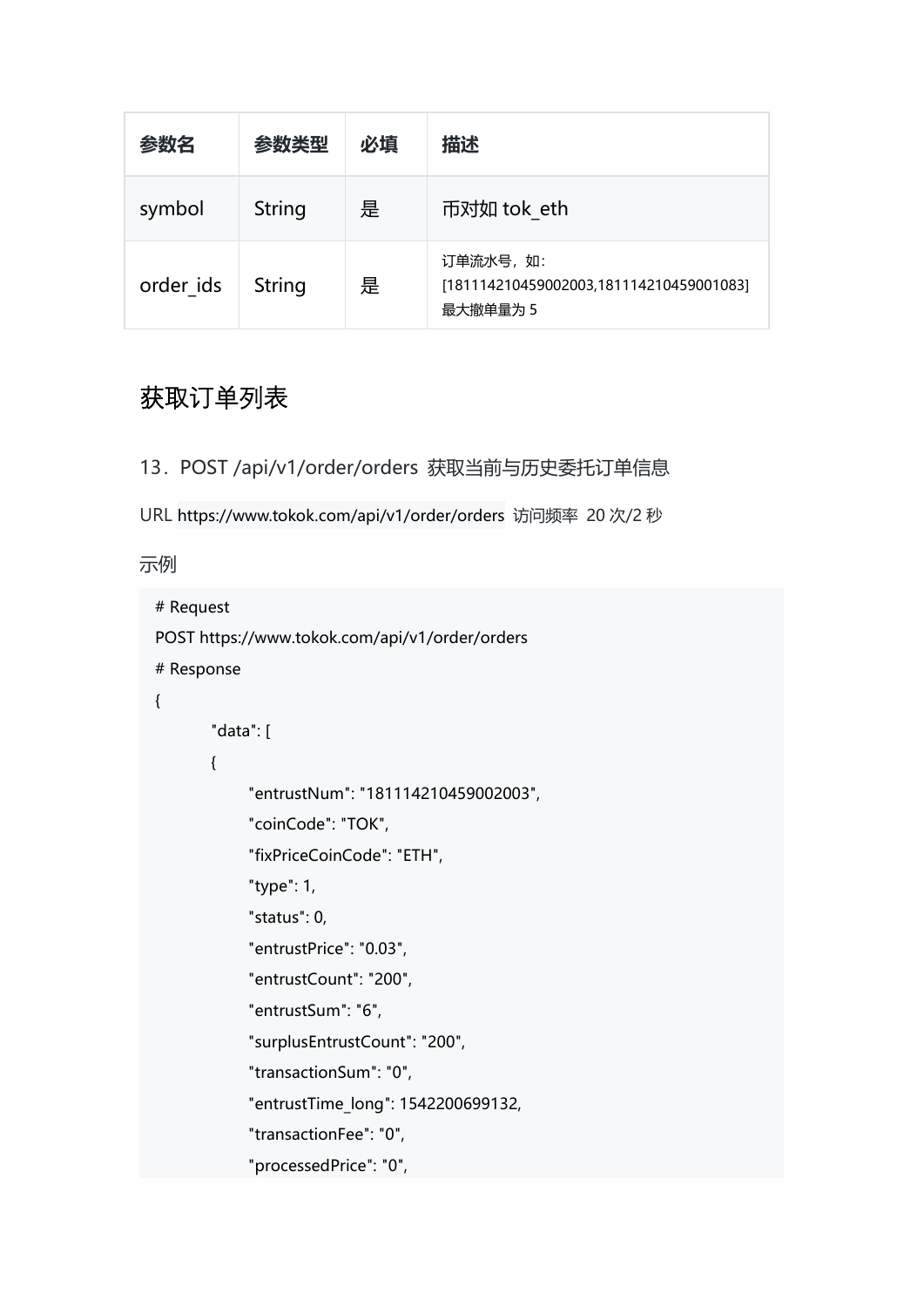```
"openTokFee": 0, "symbol": "TOK_ETH"
},<br>]<br>"result": true,
"total": 3
```
}

| data:                | 委托详细信息                            |  |
|----------------------|-----------------------------------|--|
| entrustCount:        | 委托数量                              |  |
| processedPrice:      | 平均成交价                             |  |
| entrustTime long:    | 委托时间                              |  |
| surplusEntrustCount: | 剩余数量                              |  |
| entrustNum:          | 订单流水号                             |  |
| entrustPrice:        | 委托价格                              |  |
| status:              | 0:未成交 1:部分成交 2:完全成交 3:部分撤销 4:全部撤单 |  |
| type:                | 买卖类型: 限价单(1 买/2 卖)                |  |
| result:              | true 代表成功返回                       |  |
| total:               | 记录数                               |  |

### 请求参数

| 参数名      | 参数类型          | 必填 | 描述                                      |
|----------|---------------|----|-----------------------------------------|
| symbol   | <b>String</b> | 是  | 币对如 tok eth                             |
| status   | Integer       | 是  | 查询状态 0: 未完成的订单 1: 已经完<br>成的订单 (最多查询10条) |
| page     | Integer       | 是  | 当前页数                                    |
| pageSize | Integer       | 是  | 每页数据条数, 最多不超过 50                        |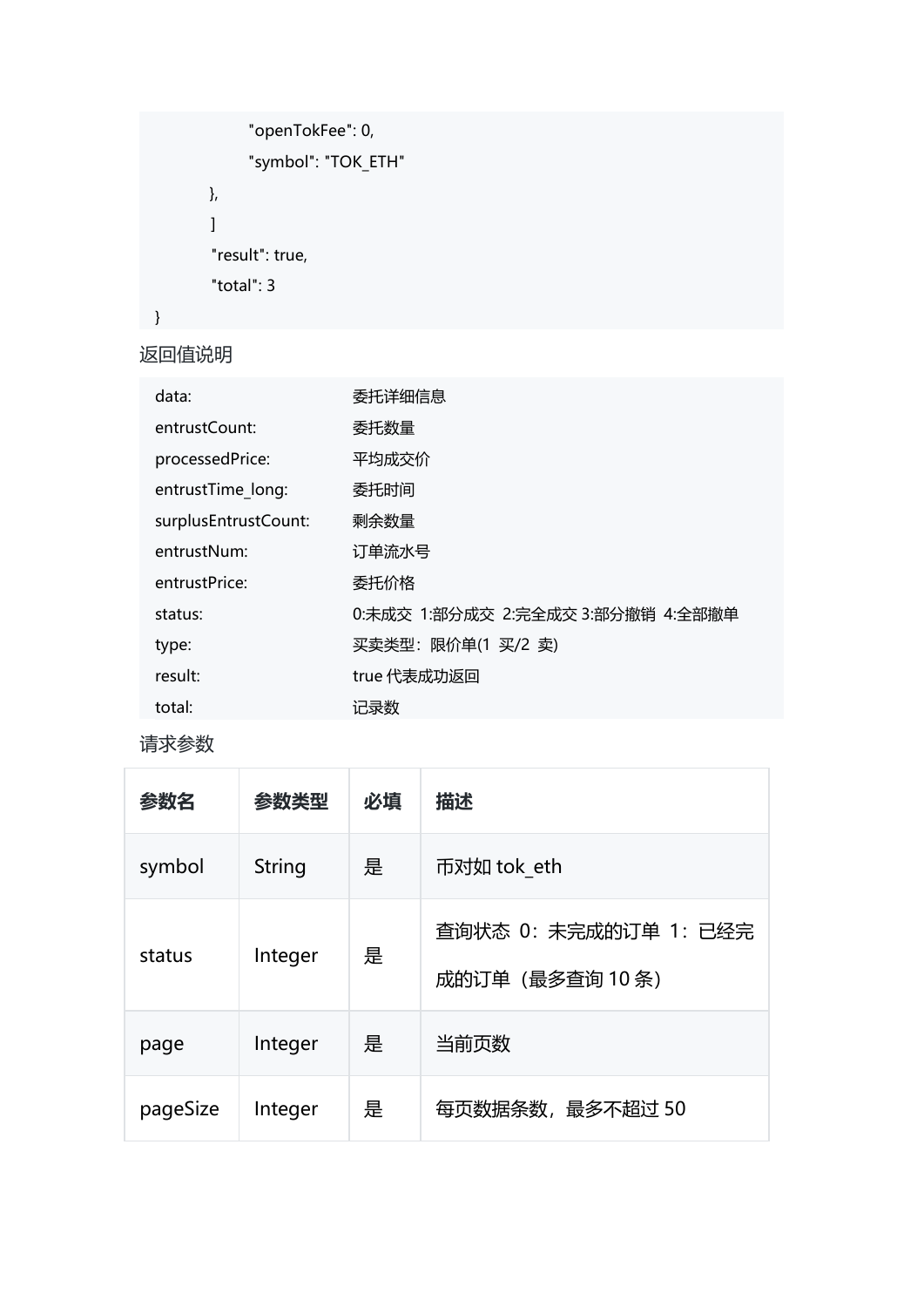## 获取订单详情

14.POST /api/v1/order/orderInfo 获取用户的订单信息

URL https://www.tokok.com/api/v1/order/orderInfo 访问频率 20 次/2 秒

示例 しゅうしょう しゅうしょう しゅうしょく

```
# Request
POST https://www.tokok.com/api/v1/order/orderInfo
# Response
\{ \{ \}"result": true, "data": { "entrustNum": "181114201745001862", "type": 1, "status": 0, "entrustPrice": "1.02", "entrustCount": "50", "entrustSum": "51", "surplusEntrustCount": "50", "entrustTime_long": 1542197865000, "transactionFee": "0", "processedPrice": "0", "openTokFee": 0, "symbol": "TOK_ETH"
    }
```
}

返回值说明

| entrustCount:        | 委托数量  |
|----------------------|-------|
| processedPrice:      | 平均成交价 |
| entrustTime long:    | 委托时间  |
| surplusEntrustCount: | 剩余数量  |
| entrustNum:          | 订单流水号 |
| entrustPrice:        | 委托价格  |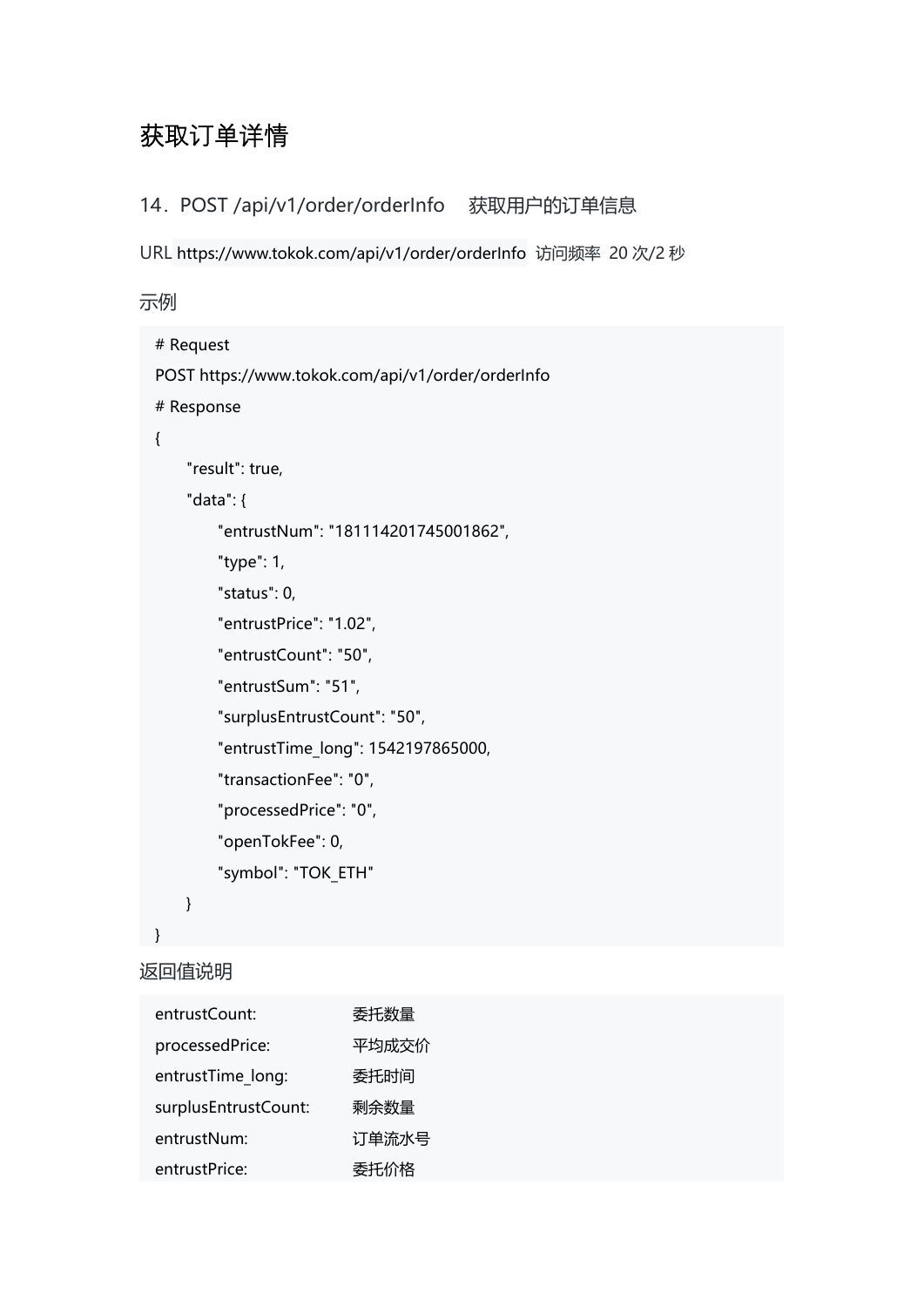| status: | 0:未成交 1:部分成交 2:完全成交 3:部分撤销 4:全部撤单 |  |
|---------|-----------------------------------|--|
| type:   | 买卖类型:限价单(1 买/2 卖)                 |  |
| result: | true 代表成功返回                       |  |

请求参数

| 参数名             | 参数类型 | 必填 | 描述    |
|-----------------|------|----|-------|
| order id String |      | 是  | 订单流水号 |

# 错误代码

| 错误代码  | 详细描述           |  |
|-------|----------------|--|
| 80101 | 超过频率限制         |  |
| 80102 | 非用户绑定的 ip      |  |
| 82101 | 查询不到账户信息       |  |
| 82102 | 查询币对账户失败       |  |
| 83001 | 交易时必须绑定手机或谷歌验证 |  |
| 83002 | 是否开启交易需要实名认证   |  |
| 83103 | 用户被禁用          |  |
| 83104 | 禁止用户交易         |  |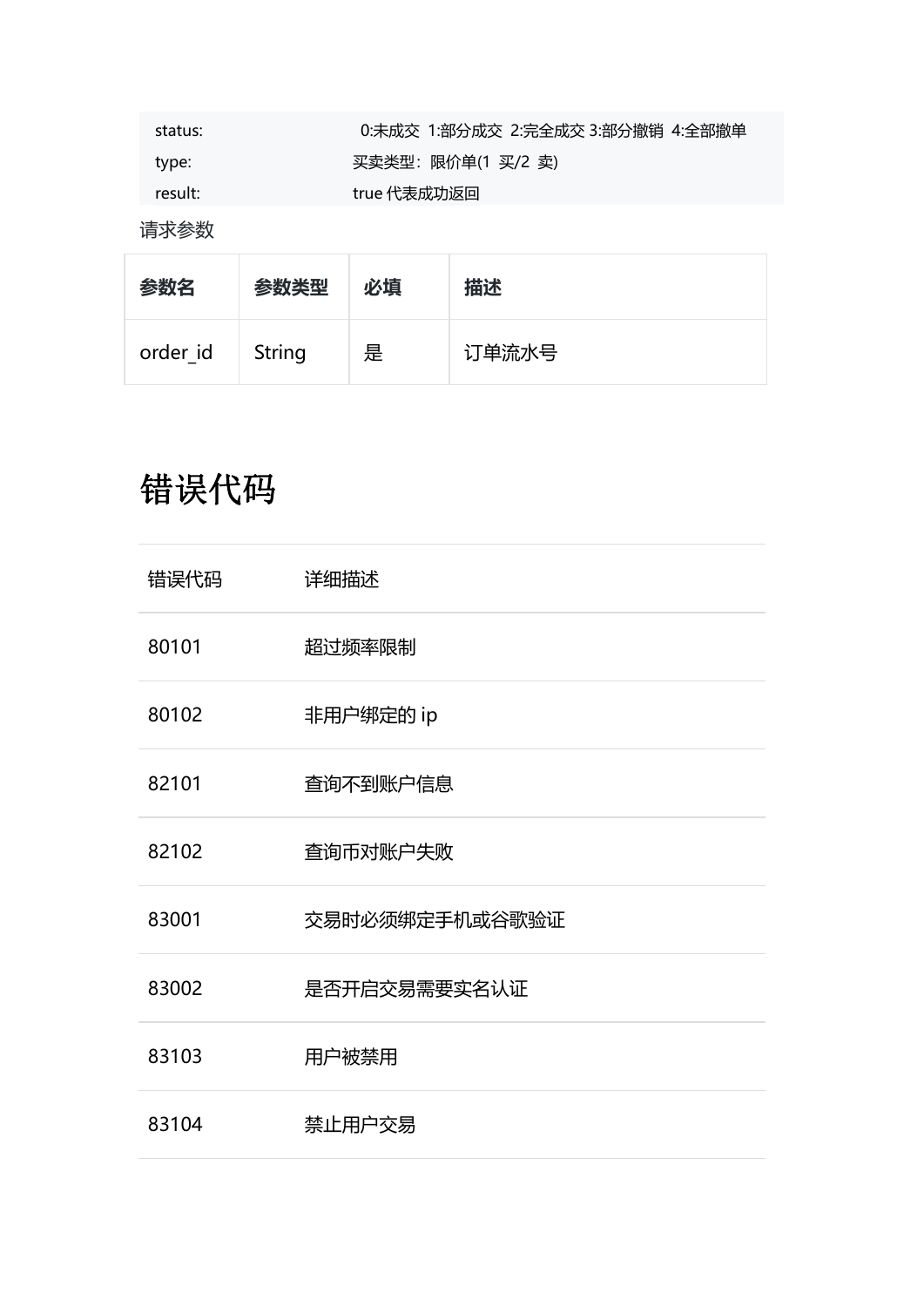| 83005 | 交易对为空         |  |
|-------|---------------|--|
| 83006 | 交易对格式错误       |  |
| 83007 | 交易下单类型不正确     |  |
| 83008 | 交易下单价格不正确     |  |
| 83009 | 交易下单数量不正确     |  |
| 83110 | 交易下单失败        |  |
| 83011 | 订单号错误         |  |
| 83112 | 撤单失败          |  |
| 83013 | 订单 id 为空      |  |
| 83114 | 查询不到此订单       |  |
| 83015 | 批量下单的订单参数为空   |  |
| 83016 | 批量下单的订单数量超过限制 |  |
| 84001 | 缺少时间戳         |  |
| 84002 | 缺少签名          |  |
| 84003 | 缺少参数          |  |